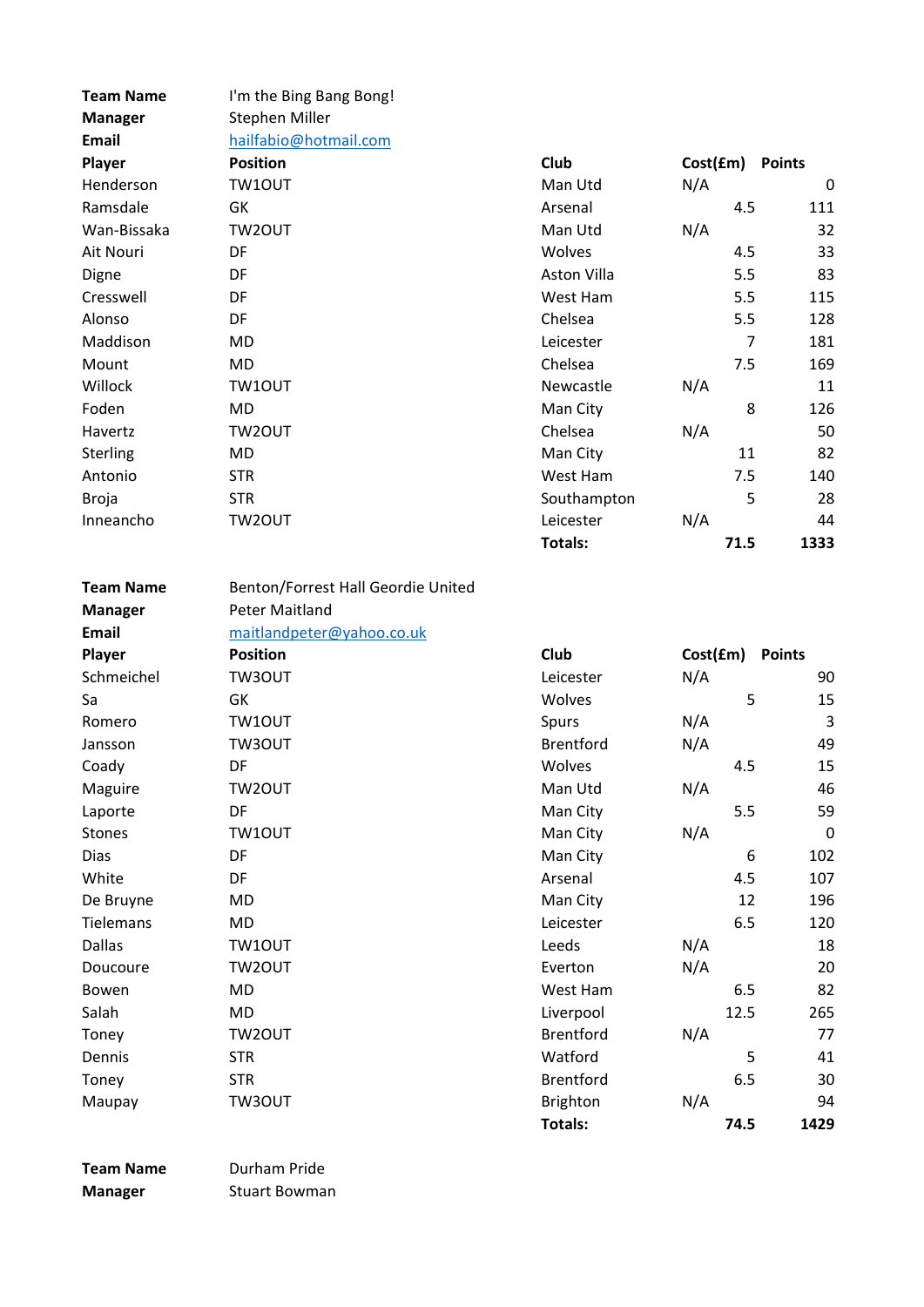| <b>Email</b>  | tsbowman@virginmedia.com |             |          |               |    |
|---------------|--------------------------|-------------|----------|---------------|----|
| Player        | <b>Position</b>          | Club        | Cost(fm) | <b>Points</b> |    |
| Schmeichel    | GK                       | Leicester   |          | 5<br>131      |    |
| Dias          | DF                       | Man City    |          | 6<br>141      |    |
| Ayling        | TW1Out                   | Leeds       | N/A      |               | 12 |
| Cash          | TW2Out                   | Aston Villa | N/A      |               | 34 |
| Coady         | DF                       | Wolves      |          | 4.5           | 50 |
| Coufal        | TW1Out                   | West Ham    | N/A      |               | 17 |
| van Dijk      | DF                       | Liverpool   |          | 6.5<br>148    |    |
| Chilwell      | TW1Out                   | Chelsea     | N/A      |               | 8  |
| Duffy         | TW2Out                   | Brighton    | N/A      |               | 11 |
| Laporte       | DF                       | Man City    |          | 5.5           | 59 |
| Fernandes     | MD.                      | Man Utd     |          | 12<br>151     |    |
| Ward-Prowse   | MD                       | Southampton |          | 6.5<br>159    |    |
| Mount         | MD                       | Chelsea     |          | 7.5<br>169    |    |
| Wilson        | TW2Out                   | Newcastle   | N/A      |               | 59 |
| Saint-Maximin | <b>STR</b>               | Newcastle   |          | 6.5           | 32 |
| Ings          | <b>STR</b>               | Aston Villa |          | 8<br>106      |    |
| Wood          | <b>STR</b>               | Newcastle   |          | 7<br>91       |    |
|               |                          | Totals:     |          | 75<br>1378    |    |

Team Name Whickham Wanderers Manager **Tony Bowman** Email tsbowman@virginmedia.com Player Position Position Club Cost(£m) Points Ederson GK GK Man City 6 155 White **DF** DF **Arsenal** 4.5 107 Dunk TW3OUT **Brighton** N/A 62 Coady DF DF Wolves 4.5 15 Keane TW3OUT Everton N/A 76 Rudiger **DF** DF Chelsea Chelsea Mings **DF** DF **Aston Villa** 25 118 Son MD MD Spurs 10 258 Sterling TW1Out **TW1Out Man City** Man City N/A 15 Salah MD MD Liverpool 12.5 195 Murphy TW1Out **Newcastle** N/A 17 Kovacic TW2Out Chelsea N/A 31 Saka 6.5 MD **Arsenal** 6.5 83 Grealish TW2Out **TW2Out** Man City Man City N/A 57 Bowen MD MD West Ham 6.5 82 Bamford TW1Out **TW1Out** CONTROLLER TW1Out 21 Saint-Maximin TW3OUT Newcastle N/A 57 Toney 6.5 STR STR STR Brentford 6.5 30 Antonio STR West Ham 7.5 40 Wilson TW2Out **Newcastle** N/A 59 Totals: 69.5 1509

| <b>Team Name</b> | Simon's Super Magpies  |
|------------------|------------------------|
| Manager          | Simon Tait             |
| Email            | michele.shaw@ymail.com |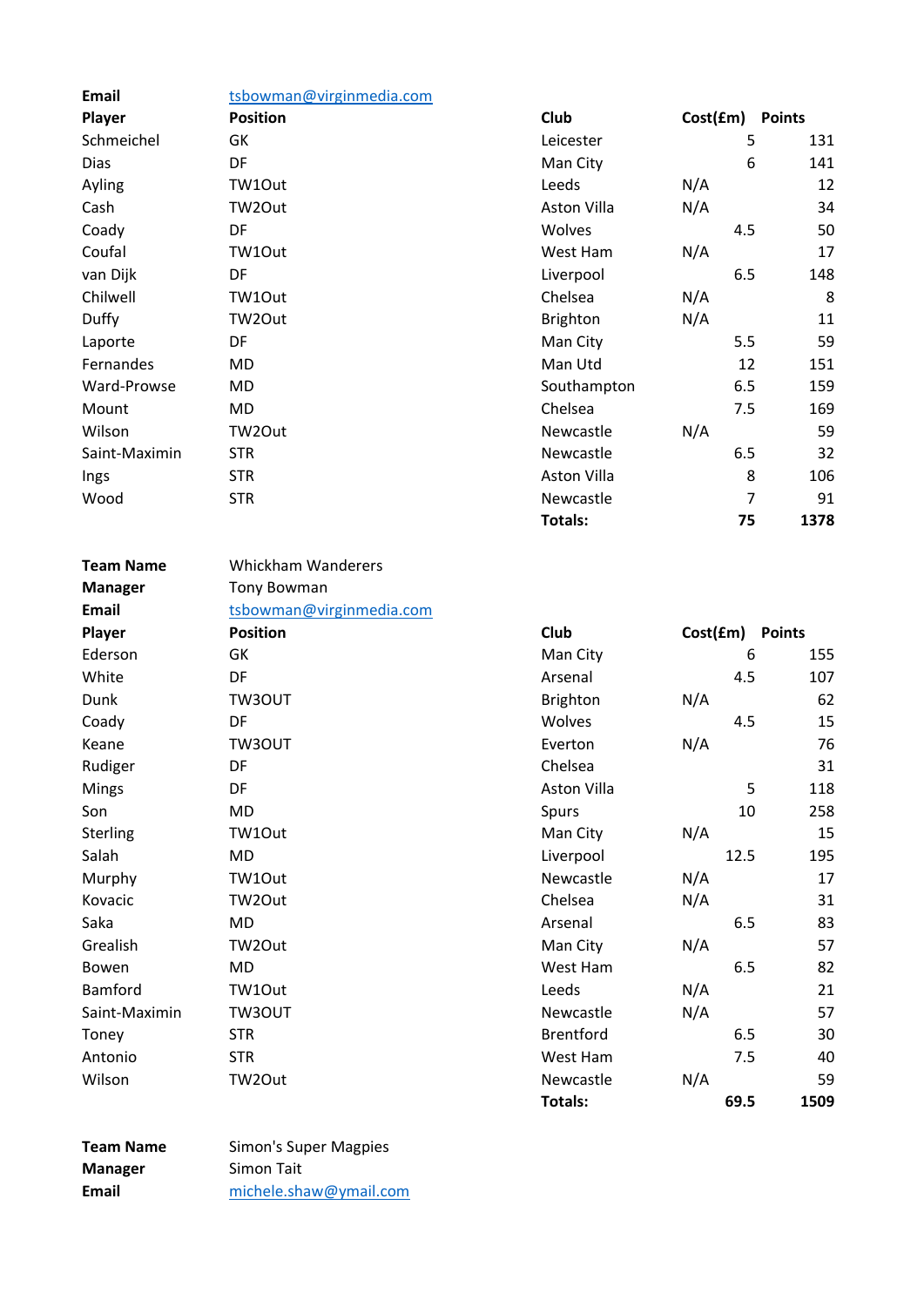| Player           | <b>Position</b> | Club             | Cost(fm) | <b>Points</b> |
|------------------|-----------------|------------------|----------|---------------|
| Alisson          | GK              | Liverpool        | 6        | 176           |
| Alexander-Arnold | DF              | Liverpool        | 7.5      | 208           |
| Robertson        | DF              | Liverpool        | 7        | 186           |
| Dias             | DF              | Man City         | 6        | 141           |
| Maguire          | DF              | Man Utd          | 5.5      | 69            |
| Cantwell         | <b>MD</b>       | <b>Norwich</b>   | 5.5      | 10            |
| Fornals          | <b>MD</b>       | West Ham         | 6        | 117           |
| Dele Alli        | <b>MD</b>       | Everton          | 6.5      | 35            |
| Grealish         | MD              | Man City         | 8        | 86            |
| Saint-Maximin    | <b>STR</b>      | Newcastle        | 6.5      | 116           |
| Tony             | <b>STR</b>      | <b>Brentford</b> | 6.5      | 139           |
|                  |                 | <b>Totals:</b>   | 71       | 1283          |

| <b>Team Name</b> | Ros's Desperado's      |                |          |               |
|------------------|------------------------|----------------|----------|---------------|
| <b>Manager</b>   | Ros Miller             |                |          |               |
| Email            | miller ros@hotmail.com |                |          |               |
| Player           | <b>Position</b>        | Club           | Cost(fm) | <b>Points</b> |
| Leno             | TW10UT                 | Arsenal        | N/A      | 4             |
| Ramsdale         | GK                     | Arsenal        | 4.5      | 111           |
| Tierney          | DF                     | Arsenal        |          | 5<br>106      |
| Dias             | DF                     | Man City       |          | 6<br>141      |
| Lascelles        | TW3OUT                 | Newcastle      | N/A      | 35            |
| Gabriel          | DF                     | Arsenal        |          | 5<br>29       |
| Chilwell         | TW10UT                 | Chelsea        | N/A      | 8             |
| Alonso           | TW2OUT                 | Chelsea        | N/A      | 35            |
| Cancello         | DF                     | Man City       |          | 6<br>67       |
| Willock          | TW10UT                 | Newcastle      | N/A      | 11            |
| <b>Torres</b>    | TW2OUT                 | Man City       | N/A      | $\mathbf 0$   |
| Bernardo         | TW3OUT                 | Man City       | N/A      | 23            |
| Odegaard         | MD                     | Arsenal        | 5.5      | 33            |
| De Bruyne        | MD                     | Man City       | 12       | 196           |
| Saka             | <b>MD</b>              | Arsenal        | 6.5      | 179           |
| Smith Rowe       | TW3OUT                 | Arsenal        | N/A      | 17            |
| Lacazette        | <b>STR</b>             | Arsenal        | 8.5      | 9             |
| Saint-Maximin    | <b>STR</b>             | Newcastle      | 6.5      | 116           |
| Wilson           | <b>STR</b>             | Newcastle      | 7.5      | 75            |
| Aubamayang       | TW2OUT                 | Arsenal        | N/A      | 44            |
|                  |                        | <b>Totals:</b> | 73       | 1239          |

| <b>Team Name</b> | Gareth's Dreamers   |             |          |               |
|------------------|---------------------|-------------|----------|---------------|
| <b>Manager</b>   | Gareth Beard        |             |          |               |
| Email            | g.dbeard@icloud.com |             |          |               |
| Player           | <b>Position</b>     | <b>Club</b> | Cost(fm) | <b>Points</b> |
| Schmeichel       | GK                  | Leicester   | 5        | 131           |
| Mee              | DF                  | Burnley     | 5        | 74            |
| Dunk             | DF                  | Brighton    | 5        | 92            |
| Rudiger          | DF                  | Chelsea     | 5.5      | 150           |
| Alexander-Arnold | DF                  | Liverpool   | 7.5      | 208           |
| Jorginho         | MD                  | Chelsea     | 6        | 106           |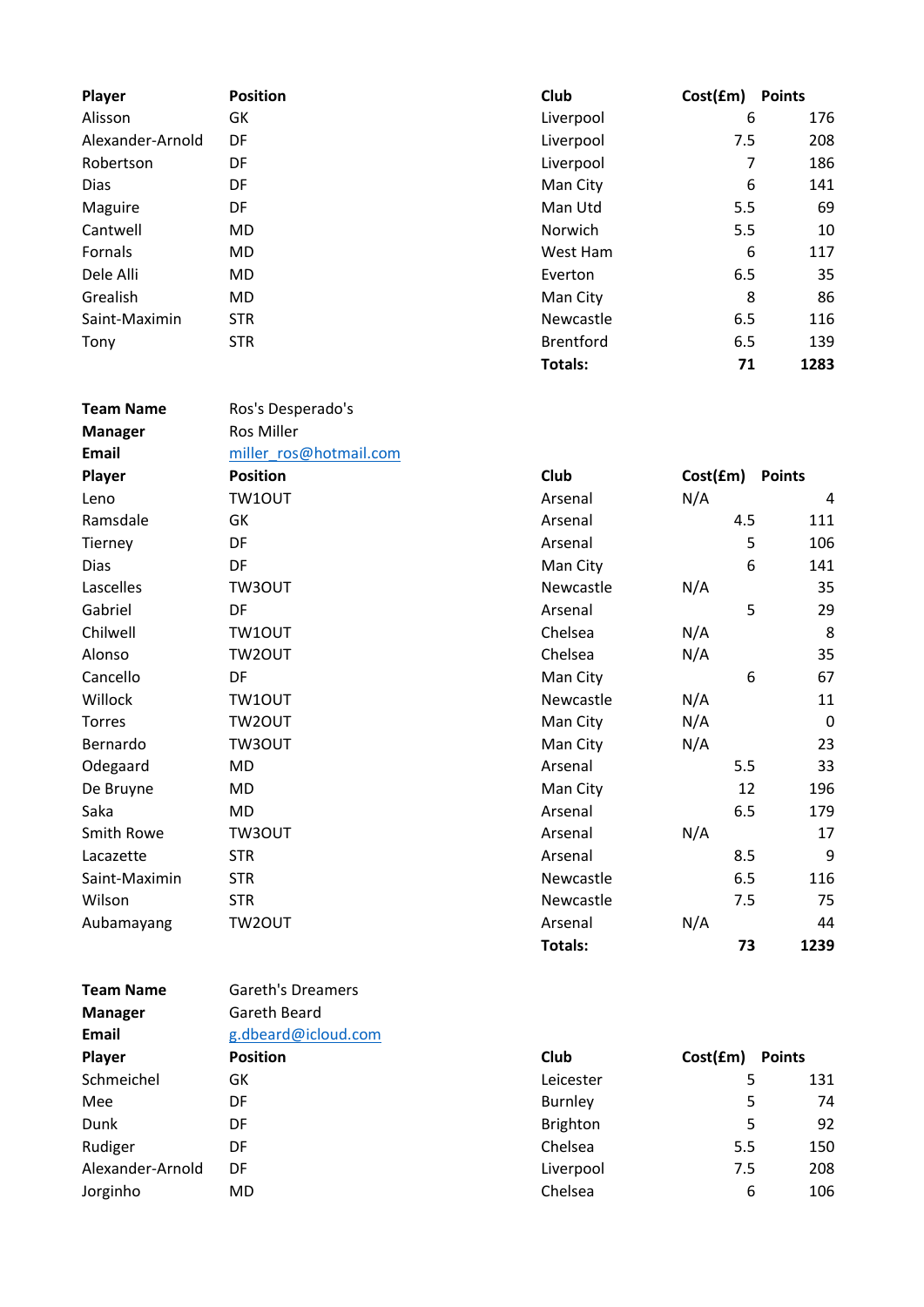| Foden      | MD.        | Man City       | 8    | 137  |
|------------|------------|----------------|------|------|
| Rice       | MD         | West Ham       |      | 95   |
| Aubamayang | STR.       | Arsenal        | 10   | 44   |
| Vardy      | STR.       | Leicester      | 10.5 | 133  |
| Wilson     | <b>STR</b> | Newcastle      | 7.5  | 75   |
|            |            | <b>Totals:</b> | 75   | 1245 |

Team Name Martin's Going Up

Team Name Come and Have a Go

| <b>Manager</b> | <b>Martin Cahill</b>          |             |          |               |
|----------------|-------------------------------|-------------|----------|---------------|
| Email          | dennis.cahill@tinyworld.co.uk |             |          |               |
| Player         | <b>Position</b>               | <b>Club</b> | Cost(fm) | <b>Points</b> |
| Martinez       | GK                            | Aston Villa | 5.5      | 129           |
| Fernandez      | DF                            | Newcastle   | 4.5      | 11            |
| Chilwell       | DF                            | Chelsea     | 6        | 55            |
| <b>Mings</b>   | DF                            | Aston Villa | 5        | 118           |
| Coady          | DF                            | Wolves      | 4.5      | 138           |
| Phillips       | MD                            | Leeds       | 5        | 39            |
| De Bruyne      | MD.                           | Man City    | 12       | 196           |
| Willock        | MD.                           | Newcastle   | 6        | 79            |
| Saint-Maximin  | <b>STR</b>                    | Newcastle   | 6.5      | 116           |
| Wilson         | <b>STR</b>                    | Newcastle   | 7.5      | 75            |
| Kane           | <b>STR</b>                    | Spurs       | 12.5     | 192           |
|                |                               | Totals:     | 75       | 1148          |

| <b>Manager</b> | Dennis Cahill                 |             |          |               |
|----------------|-------------------------------|-------------|----------|---------------|
| Email          | dennis.cahill@tinyworld.co.uk |             |          |               |
| Player         | <b>Position</b>               | <b>Club</b> | Cost(fm) | <b>Points</b> |
| Ederson        | GK                            | Man City    | 6        | 155           |
| Fernandez      | DF                            | Newcastle   | 4.5      | 11            |
| Chilwell       | DF                            | Chelsea     | 6        | 55            |
| Coady          | DF                            | Wolves      | 4.5      | 138           |
| <b>Stones</b>  | DF                            | Man City    | 5.5      | 70            |
| Willock        | MD.                           | Newcastle   | 6        | 79            |
| Grealish       | MD.                           | Man City    | 8        | 86            |
| Salah          | MD.                           | Liverpool   | 12.5     | 265           |
| Saint-Maximin  | <b>STR</b>                    | Newcastle   | 6.5      | 116           |
| Wilson         | <b>STR</b>                    | Newcastle   | 7.5      | 75            |
| Bamford        | <b>STR</b>                    | Leeds       | 8        | 28            |

Totals: 75 1078

| <b>Team Name</b> | We Could Be Heroes        |           |          |               |
|------------------|---------------------------|-----------|----------|---------------|
| <b>Manager</b>   | Andrew & Dilys Maitland   |           |          |               |
| Email            | dilysmaitland@yahoo.co.uk |           |          |               |
| Player           | <b>Position</b>           | Club      | Cost(fm) | <b>Points</b> |
| Mendy            | GK                        | Chelsea   |          | 130<br>6      |
| Romero           | TW2OUT                    | Spurs     | N/A      | 13            |
| Coady            | DF                        | Wolves    | 4.5      | 50            |
| <b>Dias</b>      | DF                        | Man City  |          | 6<br>141      |
| <b>Bertrand</b>  | TW3OUT                    | Leicester | N/A      | 4             |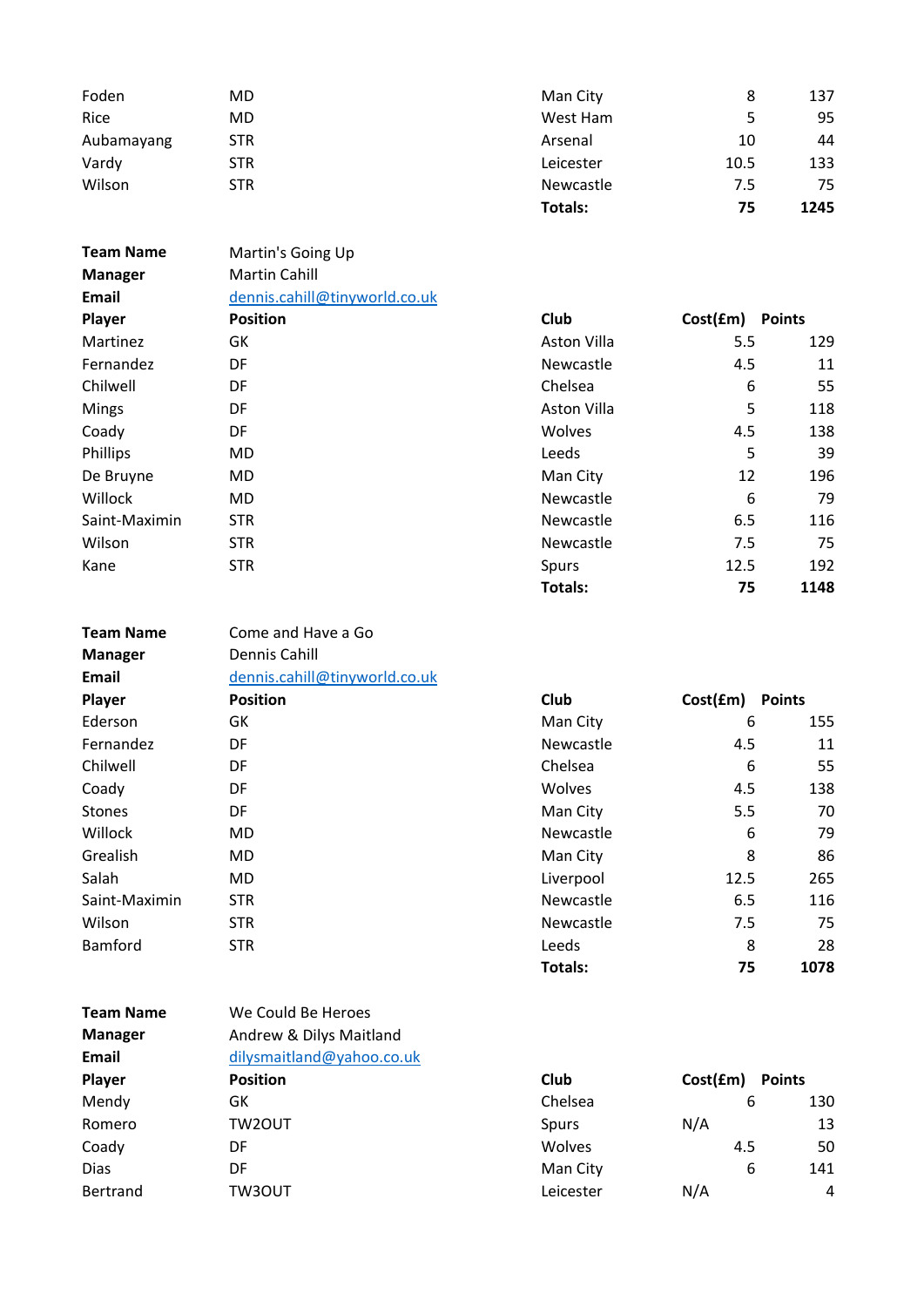| Matip         | DF         | Liverpool        | 5    | 57   |
|---------------|------------|------------------|------|------|
| Christensen   | DF         | Chelsea          | 5.5  | 69   |
| Havertz       | TW2OUT     | Chelsea          | N/A  | 50   |
| Mahrez        | MD.        | Man City         | 9    | 58   |
| <b>Barnes</b> | TW2OUT     | Leicester        | N/A  | 59   |
| Bernardo      | MD.        | Man City         | 7    | 47   |
| Mbeumo        | MD.        | <b>Brentford</b> | 5.5  | 119  |
| Tony          | <b>STR</b> | <b>Brentford</b> | 6.5  | 139  |
| Kane          | <b>STR</b> | <b>Spurs</b>     | 12.5 | 192  |
| Antonio       | <b>STR</b> | West Ham         | 7.5  | 26   |
| Daka          | TW3OUT     | Leicester        | N/A  | 51   |
|               |            | Totals:          | 75   | 1205 |

| <b>Team Name</b> | Mam Knows Best         |                       |           |               |
|------------------|------------------------|-----------------------|-----------|---------------|
| <b>Manager</b>   | Mark Dawson            |                       |           |               |
| <b>Email</b>     | lesley@dawson.plus.com |                       |           |               |
| Player           | <b>Position</b>        | Club                  | Cost(fm)  | <b>Points</b> |
| Pope             | GK                     | Burnley               | 5.5       | 130           |
| Dunk             | DF                     | <b>Brighton</b>       | 5         | 92            |
| Ajer             | DF                     | <b>Brentford</b>      | 4.5       | 81            |
| Robertson        | DF                     | Liverpool             | 7         | 186           |
| Shaw             | DF                     | Man Utd               | 5.5       | 46            |
| Mount            | MD                     | Chelsea               | 7.5       | 169           |
| De Bruyne        | MD.                    | Man City              | 12        | 196           |
| <b>Dallas</b>    | MD.                    | Leeds                 | 5.5       | 80            |
| Zaha             | MD.                    | <b>Crystal Palace</b> | 7         | 150           |
| Bamford          | STR.                   | Leeds                 | 8         | 28            |
| Wilson           | <b>STR</b>             | Newcastle             | 7.5       | 75            |
|                  |                        | Totalc:               | <b>75</b> | 1722          |

| <b>Team Name</b> | Mark's Magic Men       |                  |          |               |
|------------------|------------------------|------------------|----------|---------------|
| <b>Manager</b>   | Mark Dawson            |                  |          |               |
| Email            | lesley@dawson.plus.com |                  |          |               |
| Player           | <b>Position</b>        | Club             | Cost(fm) | <b>Points</b> |
| Mendy            | GK                     | Chelsea          | 6        | 130           |
| <b>Stones</b>    | DF                     | Man City         | 5.5      | 70            |
| Shaw             | DF                     | Man Utd          | 5.5      | 46            |
| Rudiger          | DF                     | Chelsea          | 5.5      | 150           |
| Silva            | DF                     | Chelsea          | 5.5      | 150           |
| Mount            | MD                     | Chelsea          | 7.5      | 169           |
| Son              | MD                     | Spurs            | 10       | 258           |
| McTominay        | MD                     | Man Utd          | 5.5      | 22            |
| Phillips         | TW2OUT                 | Leeds            | N/A      | 25            |
| Kante            | MD                     | Chelsea          | 5        | 79            |
| Tony             | <b>STR</b>             | <b>Brentford</b> | 6.5      | 139           |
| Salah            | MD                     | Liverpool        | 12.5     | 88            |
| Kane             | TW2OUT                 | Spurs            | N/A      | 66            |

| Club                  | Cost(£m) | <b>Points</b> |
|-----------------------|----------|---------------|
| <b>Burnley</b>        | 5.5      | 130           |
| <b>Brighton</b>       | 5        | 92            |
| <b>Brentford</b>      | 4.5      | 81            |
| Liverpool             | 7        | 186           |
| Man Utd               | 5.5      | 46            |
| Chelsea               | 7.5      | 169           |
| Man City              | 12       | 196           |
| Leeds                 | 5.5      | 80            |
| <b>Crystal Palace</b> | 7        | 150           |
| Leeds                 | 8        | 28            |
| Newcastle             | 7.5      | 75            |
| Totals:               | 75       | 1233          |

| Club             | Cost(£m) | <b>Points</b> |
|------------------|----------|---------------|
| Chelsea          | 6        | 130           |
| Man City         | 5.5      | 70            |
| Man Utd          | 5.5      | 46            |
| Chelsea          | 5.5      | 150           |
| Chelsea          | 5.5      | 150           |
| Chelsea          | 7.5      | 169           |
| Spurs            | 10       | 258           |
| Man Utd          | 5.5      | 22            |
| Leeds            | N/A      | 25            |
| Chelsea          | 5        | 79            |
| <b>Brentford</b> | 6.5      | 139           |
| Liverpool        | 12.5     | 88            |
| Spurs            | N/A      | 66            |
| Totals:          | 75       | 1392          |

Team Name Dan's Desperado's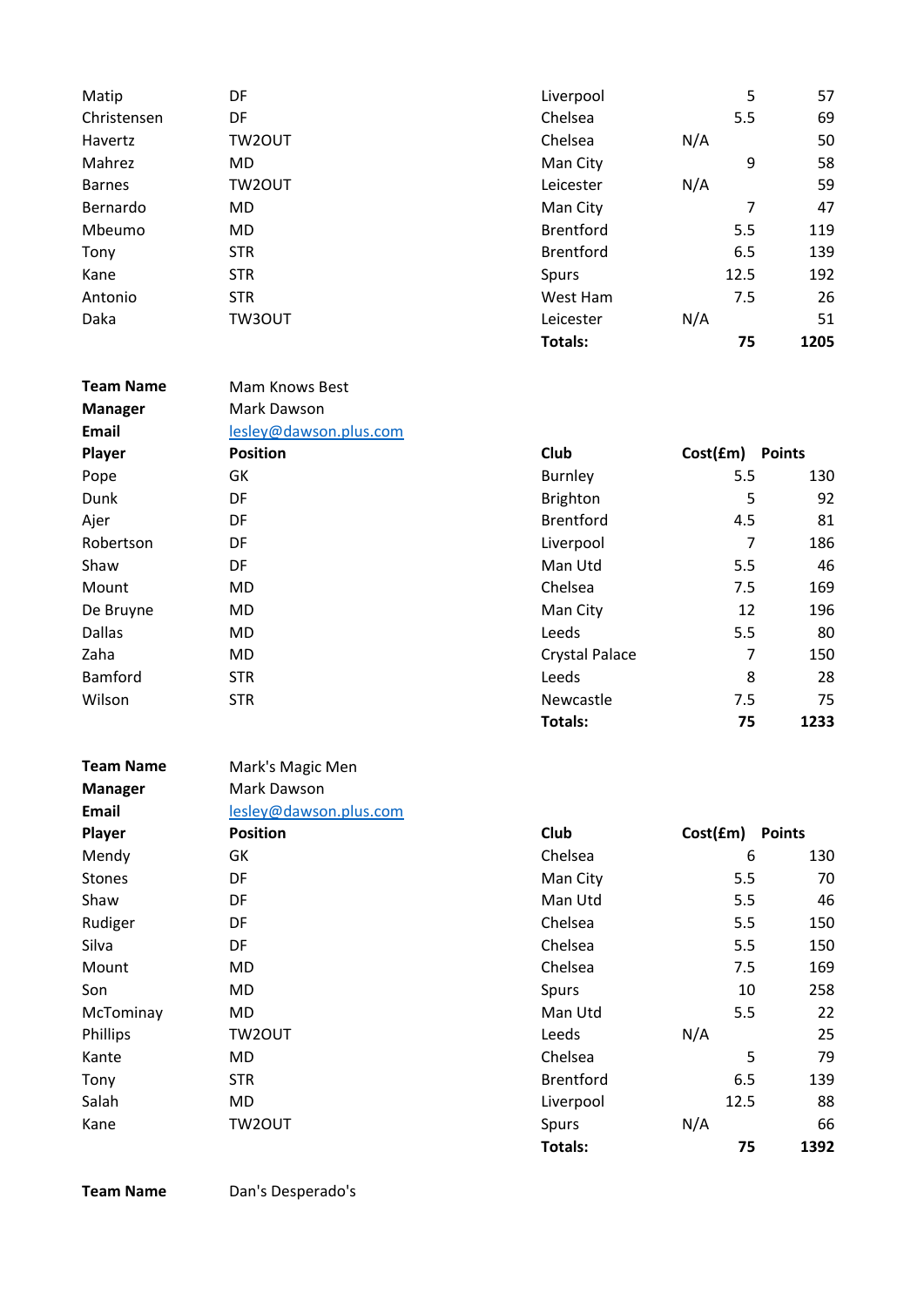| <b>Manager</b>   | Daniel Bettencourt            |                  |                 |             |
|------------------|-------------------------------|------------------|-----------------|-------------|
| <b>Email</b>     | danielbettencourt23@gmail.com |                  |                 |             |
| Player           | <b>Position</b>               | Club             | Cost(£m) Points |             |
| Mendy            | GK                            | Chelsea          | 6               | 130         |
| Shaw             | TW2OUT                        | Man Utd          | N/A             | 29          |
| Alexander-Arnold | DF                            | Liverpool        | 7.5             | 64          |
| Chilwell         | TW1Out                        | Chelsea          | N/A             | 8           |
| Cancelo          | DF                            | Man City         | 6               | 157         |
| van Dijk         | DF                            | Liverpool        | 6.5             | 183         |
| Stones           | TW1Out                        | Man City         | N/A             | $\mathbf 0$ |
| Rudiger          | DF                            | Chelsea          | 5.5             | 114         |
| <b>Barnes</b>    | TW3OUT                        | Leicester        | N/A             | 88          |
| Jota             | <b>MD</b>                     | Liverpool        | 7.5             | 42          |
| Mount            | <b>MD</b>                     | Chelsea          | 7.5             | 169         |
| Grealish         | TW3OUT                        | Man City         | N/A             | 62          |
| Wilson           | TW2OUT                        | Newcastle        | N/A             | 59          |
| Bowen            | MD                            | West Ham         | 6.5             | 82          |
| Lacazette        | <b>STR</b>                    | Arsenal          | 8.5             | 9           |
| Ings             | TW2OUT                        | Aston Villa      | N/A             | 55          |
| Saint-Maximin    | <b>STR</b>                    | Newcastle        | 6.5             | 32          |
| Antonio          | TW3OUT                        | West Ham         | N/A             | 65          |
| Toney            | <b>STR</b>                    | <b>Brentford</b> | 6.5             | 30          |
| Inneancho        | TW1Out                        | Leicester        | N/A             | 18          |
|                  |                               | <b>Totals:</b>   | 74.5            | 1396        |
|                  |                               |                  |                 |             |
| <b>Team Name</b> | <b>Bobby's Belters</b>        |                  |                 |             |
| <b>Manager</b>   | <b>Robert Carr</b>            |                  |                 |             |
| <b>Email</b>     | grant9521@yahoo.com           |                  |                 |             |
| Player           | <b>Position</b>               | <b>Club</b>      | Cost(£m) Points |             |
| Ederson          | GK                            | Man City         | 6               | 155         |
| Soyuncu          | DF                            | Leicester        | 5               | 66          |
| White            | DF                            | Arsenal          | 4.5             | 107         |
| Shaw             | TW2Out                        | Man Utd          | N/A             | 29          |
| van Dijk         | DF                            | Liverpool        | 6.5             | 83          |
| James            | TW3OUT                        | Chelsea          | N/A             | 109         |
| Coady            | DF                            | Wolves           | 4.5             | 15          |
| Mount            | TW10UT                        | Chelsea          | N/A             | 16          |
| Sarr             | TW2Out                        | Watford          | N/A             | 13          |
| Mahrez           | MD                            | Man City         | 9               | 58          |
| Soucek           | <b>MD</b>                     | West Ham         | 6               | 114         |
| Maddison         | TW10UT                        | Leicester        | N/A             | 12          |
| Grealish         | TW3OUT                        | Man City         | N/A             | 36          |
| Rodrigo          | MD                            | Man City         | 5.5             | 49          |
| Salah            | MD                            | Liverpool        | 12.5            | 265         |
| Ings             | TW2Out                        | Aston Villa      | N/A             | 55          |
| Calvert-Lewin    | <b>STR</b>                    | Everton          | 8               | 38          |
| Antonio          | <b>STR</b>                    | West Ham         | 7.5             | 91          |
| Richarlison      |                               |                  |                 |             |
|                  | TW10UT                        | Everton          | N/A             | 16          |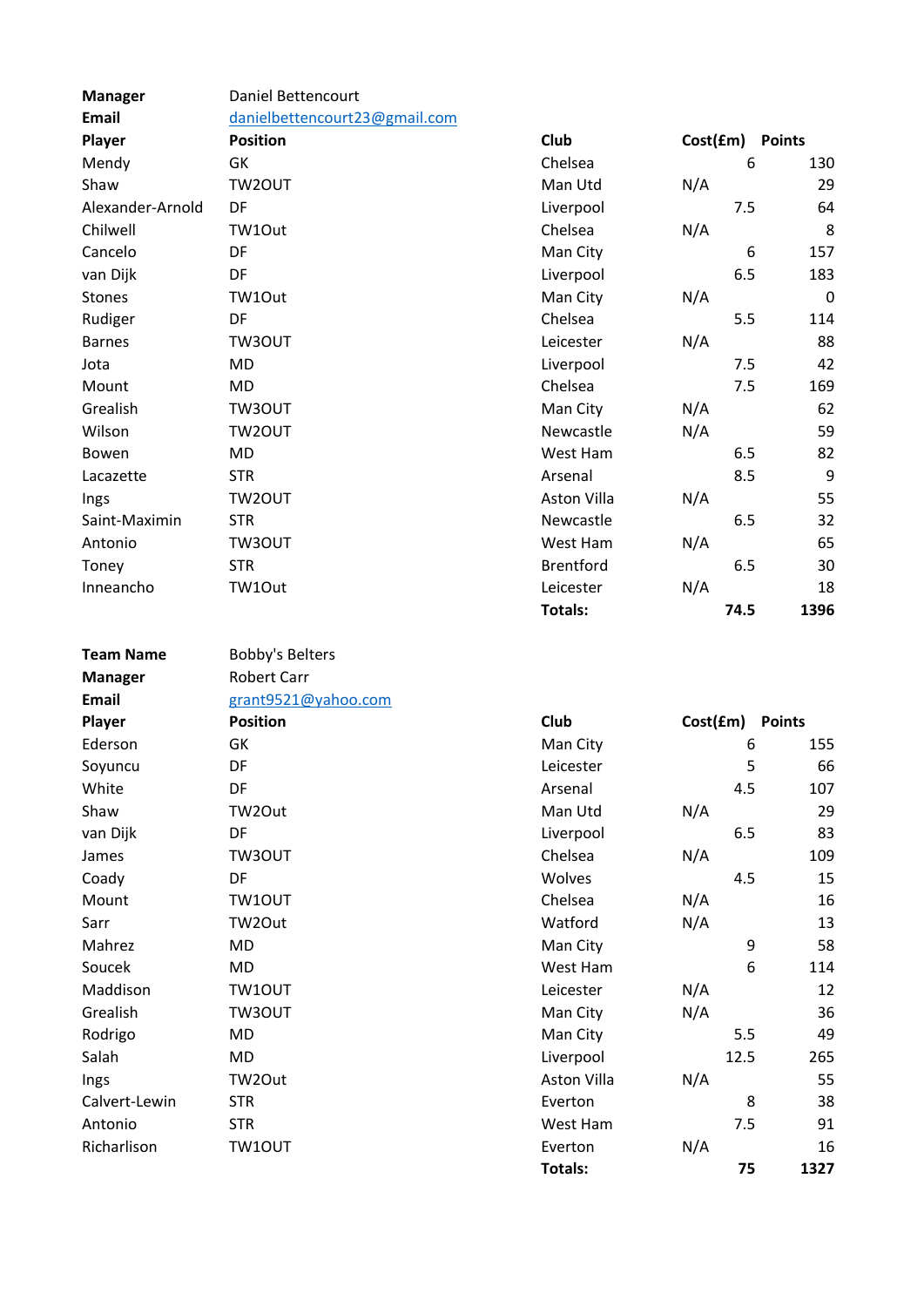| <b>Team Name</b> | <b>Fossie's Winners</b> |                 |                 |               |
|------------------|-------------------------|-----------------|-----------------|---------------|
| <b>Manager</b>   | <b>Bill Foster</b>      |                 |                 |               |
| Email            | grant9521@yahoo.com     |                 |                 |               |
| Player           | <b>Position</b>         | Club            | Cost(fm)        | <b>Points</b> |
| Alisson          | GK                      | Liverpool       | 6               | 176           |
| Robertson        | DF                      | Liverpool       | 7               | 186           |
| James            | DF                      | Chelsea         | 5.5             | 141           |
| <b>Dias</b>      | DF                      | Man City        | 6               | 141           |
| Keane            | DF                      | Everton         | 5               | 102           |
| Tielemans        | <b>MD</b>               | Leicester       | 6.5             | 120           |
| Hojbjerg         | <b>MD</b>               | Spurs           | 5               | 109           |
| Klich            | <b>MD</b>               | Leeds           | 5.5             | 61            |
| Richarlison      | TW10UT                  | Everton         | N/A             | 16            |
| Salah            | MD                      | Liverpool       | 12.5            | 195           |
| Inneancho        | <b>STR</b>              | Leicester       | 7.5             | 80            |
| Jesus            | <b>STR</b>              | Man City        | 8.5             | 120           |
|                  |                         | Totals:         | 75              | 1447          |
| <b>Team Name</b> | Johnny's Superstars     |                 |                 |               |
| <b>Manager</b>   | John Foley              |                 |                 |               |
| Email            | grant9521@yahoo.com     |                 |                 |               |
| Player           | <b>Position</b>         | Club            | Cost(fm)        | <b>Points</b> |
| Pickford         | GK                      | Everton         | 5               | 116           |
| Shaw             | TW2OUT                  | Man Utd         | N/A             | 29            |
| Cancello         | DF                      | Man City        | 6               | 67            |
| Dias             | TW2OUT                  | Man City        | N/A             | 98            |
| Robertson        | DF                      | Man City        | 7               | 94            |
| Coady            | DF                      | Wolves          | 4.5             | 138           |
| van Dijk         | DF                      | Liverpool       | 6.5             | 183           |
| Maddison         | TW10UT                  | Leicester       | N/A             | 12            |
| Grealish         | TW3OUT                  | Man City        | N/A             | 36            |
| Saka             | MD                      | Arsenal         | 6.5             | 41            |
| Mount            | TW3OUT                  | Chelsea         | N/A             | 123           |
| Mahrez           | <b>MD</b>               | Man City        | 9               | 21            |
| Sancho           | TW10UT                  | Man Utd         | N/A             | 9             |
| Raphinha         | <b>MD</b>               | Leeds           | 6.5             | 114           |
| Tillemans        | MD                      | Leicester       | 5               | 46            |
| Ings             | <b>STR</b>              | Aston Villa     | 8               | 106           |
| Bamford          | TW2OUT                  | Leeds           | N/A             | 25            |
| Jesus            | <b>STR</b>              | Man City        | 8.5             | 79            |
| Wilson           | TW10UT                  | Newcastle       | N/A             | 16            |
|                  |                         | Totals:         | 72.5            | 1353          |
| <b>Team Name</b> | Try and Stop Me         |                 |                 |               |
| <b>Manager</b>   | <b>Grant Carr</b>       |                 |                 |               |
| Email            | grant9521@yahoo.com     |                 |                 |               |
| Player           | <b>Position</b>         | <b>Club</b>     | Cost(£m) Points |               |
| Ederson          | GK                      | Man City        | 6               | 155           |
| Dunk             | TW2OUT                  | <b>Brighton</b> | N/A             | 50            |

Coady **DF** DF Wolves 4.5 50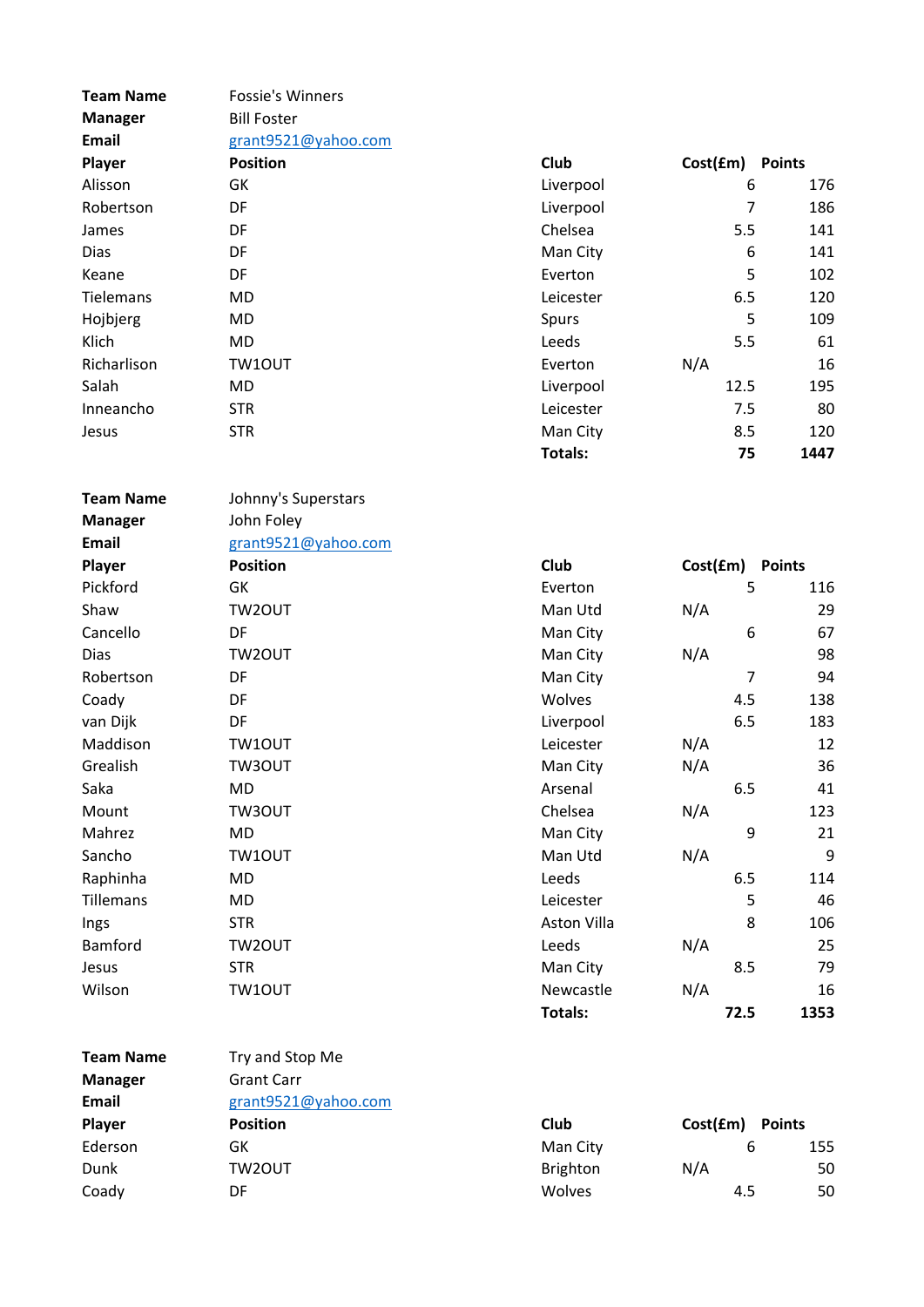| Shaw          | DF     | Man Utd        |     | 5.5  | 46          |
|---------------|--------|----------------|-----|------|-------------|
| <b>Dias</b>   | DF     | Man City       |     | 6    | 141         |
| Wan-Bissaka   | TW3OUT | Man Utd        | N/A |      | 39          |
| White         | DF.    | Arsenal        |     | 4.5  | 4           |
| Son           | MD     | Spurs          |     | 10   | 258         |
| Soucek        | TW10UT | West Ham       | N/A |      | 27          |
| Raphinha      | MD     | Leeds          |     | 6.5  | 114         |
| <b>Dallas</b> | TW10UT | Leeds          | N/A |      | 18          |
| Doucoure      | TW2OUT | Everton        | N/A |      | 20          |
| Gallager      | MD     | Crystal Palace |     | 5.5  | 39          |
| Saka          | MD.    | Arsenal        |     | 6.5  | 41          |
| Firmino       | TW2OUT | Liverpool      | N/A |      | 47          |
| Jesus         | TW3OUT | Man City       | N/A |      | $\mathbf 1$ |
| Kane          | STR    | Spurs          |     | 12.5 | 56          |
| Calvert-Lewin | TW3OUT | Everton        | N/A |      | 35          |
| Antonio       | STR    | West Ham       |     | 7.5  | 91          |
| Bamford       | TW1OUT | Leeds          | N/A |      | 21          |
|               |        | Totals:        |     | 75   | 1253        |
|               |        |                |     |      |             |

Team Name Laura Legends Manager Grant Carr

Email grant9521@yahoo.com

| <b>Player</b> | <b>Position</b> | Club        | Cost(£m) Points |     |
|---------------|-----------------|-------------|-----------------|-----|
| Ederson       | GK              | Man City    | 6               | 155 |
| Coady         | DF.             | Wolves      | 4.5             | 138 |
| Wan-Bissaka   | TW2OUT          | Man Utd     | N/A             | 32  |
| Cancello      | DF              | Man City    | 6               | 67  |
| Chilwell      | TW10UT          | Chelsea     | N/A             | 8   |
| van Dijk      | DF              | Liverpool   | 6.5             | 148 |
| Soyuncu       | TW3OUT          | Leicester   | N/A             | 53  |
| White         | DF              | Arsenal     | 4.5             | 4   |
| Grealish      | TW3OUT          | Man City    | N/A             | 62  |
| Mahrez        | MD              | Man City    | 9               | 21  |
| Havertz       | TW10UT          | Chelsea     | N/A             | 18  |
| Jota          | MD              | Liverpool   | 7.5             | 143 |
| Son           | TW2OUT          | Spurs       | N/A             | 108 |
| Foden         | MD              | Man City    | 8               | 59  |
| Soucek        | TW2OUT          | West Ham    | N/A             | 70  |
| Mount         | MD              | Chelsea     | 7.5             | 65  |
| Calvert-Lewin | <b>STR</b>      | Everton     | 8               | 64  |
| Antonio       | <b>STR</b>      | West Ham    | 7.5             | 91  |
| Watkins       | TW10UT          | Aston Villa | N/A             | 13  |

| <b>Team Name</b> | Micheal's All Stars |             |                           |     |
|------------------|---------------------|-------------|---------------------------|-----|
| <b>Manager</b>   | Micheal Egan        |             |                           |     |
| <b>Email</b>     | grant9521@yahoo.com |             |                           |     |
| Player           | <b>Position</b>     | Club        | Cost(fm)<br><b>Points</b> |     |
| Martinez         | GK                  | Aston Villa | 5.5                       | 129 |
| Dias             | TW3OUT              | Man City    | N/A                       | 122 |
|                  |                     |             |                           |     |

Totals: 75 1319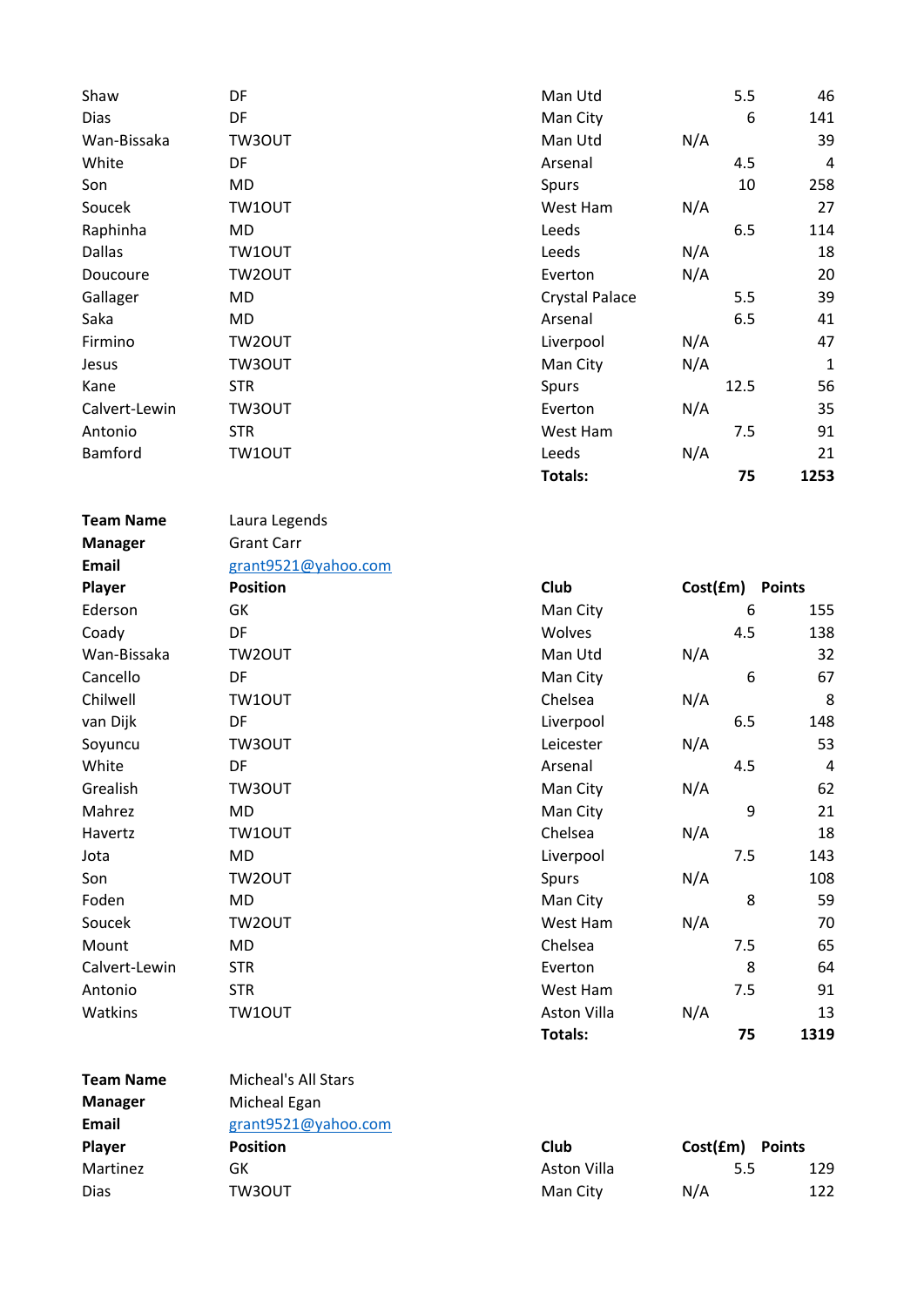| Coady            | DF                       | Wolves                | 4.5        | 15                    |
|------------------|--------------------------|-----------------------|------------|-----------------------|
| Wan-Bissaka      | TW2OUT                   | Man Utd               | N/A        | 32                    |
| van Dijk         | DF                       | Liverpool             | 6.5        | 83                    |
| Robertson        | DF                       | Liverpool             |            | $\overline{7}$<br>186 |
| James            | DF                       | Chelsea               | 5.5        | 141                   |
| Soucek           | <b>MD</b>                | West Ham              |            | 6<br>114              |
| Lingard          | TW2OUT                   | Man Utd               | N/A        | 20                    |
| Gallager         | <b>MD</b>                | <b>Crystal Palace</b> | 5.5        | 39                    |
| Havertz          | TW10UT                   | Chelsea               | N/A        | 18                    |
| Jota             | <b>MD</b>                | Liverpool             | 7.5        | 143                   |
| Saka             | <b>MD</b>                | Arsenal               | 6.5        | 41                    |
| Sancho           | TW10UT                   | Man Utd               | N/A        | 9                     |
| Lukaku           | TW2OUT                   | Chelsea               | N/A        | 30                    |
| Kane             | <b>STR</b>               | Spurs                 | 12.5       | 126                   |
| Tony             | TW10UT                   | <b>Brentford</b>      | N/A        | 31                    |
| Hwang            | TW3OUT                   | Wolves                | N/A        | 45                    |
| Watkins          | <b>STR</b>               | Aston Villa           | 7.5        |                       |
|                  |                          | <b>Totals:</b>        | 74.5       | 131<br>1455           |
|                  |                          |                       |            |                       |
| <b>Team Name</b> | <b>Scottish Warriors</b> |                       |            |                       |
| <b>Manager</b>   | Micheal Egan             |                       |            |                       |
| Email            | grant9521@yahoo.com      |                       |            |                       |
| Player           | <b>Position</b>          | Club                  | Cost(fm)   | <b>Points</b>         |
| Martinez         | GK                       | Aston Villa           | 5.5        | 129                   |
| Soyuncu          | DF                       | Leicester             |            | 5<br>66               |
| Digne            | DF                       | Everton               | 5.5        | 83                    |
| Cresswell        | TW3OUT                   | West Ham              | N/A        | 93                    |
| White            | DF                       | Arsenal               | 4.5        | 4                     |
| Coufal           | DF                       | West Ham              |            | 5<br>70               |
| <b>Dallas</b>    | TW2OUT                   | Leeds                 | N/A        | 56                    |
| Son              | <b>MD</b>                |                       |            | 258<br>10             |
| Harrison         | TW10UT                   | Spurs<br>Leeds        | N/A        | $\boldsymbol{9}$      |
| Salah            | MD                       | Liverpool             | 12.5       | 88                    |
| Saka             | <b>MD</b>                | Arsenal               | 6.5        | 41                    |
| Gundogan         | TW10UT                   |                       |            | 19                    |
| Saint-Maximin    | <b>STR</b>               | Man City<br>Newcastle | N/A<br>6.5 | 79                    |
| Calvert-Lewin    | TW10UT                   | Everton               | N/A        | 23                    |
| Jimenez          |                          | Wolves                |            | 37                    |
| Martinelli       | TW2OUT<br><b>STR</b>     | Arsenal               | N/A<br>5.5 | 50                    |
| Edouard          | <b>STR</b>               | Watford               | 6.5        |                       |
|                  |                          |                       |            | 10                    |
| Ings             | TW2OUT                   | Aston Villa           | N/A        | 55                    |
|                  |                          | Totals:               |            | 1170<br>73            |
| <b>Team Name</b> | Nerris's Revenge         |                       |            |                       |
| <b>Manager</b>   | <b>Grant Carr</b>        |                       |            |                       |
| Email            | grant9521@yahoo.com      |                       |            |                       |
| Player           | <b>Position</b>          | Club                  | Cost(fm)   | <b>Points</b>         |
| Ederson          | GK                       | Man City              |            | 6<br>155              |
| Coady            | DF                       | Wolves                | 4.5        | 138                   |
| Soyuncu          | TW2OUT                   | Leicester             | N/A        | 35                    |
|                  |                          |                       |            |                       |